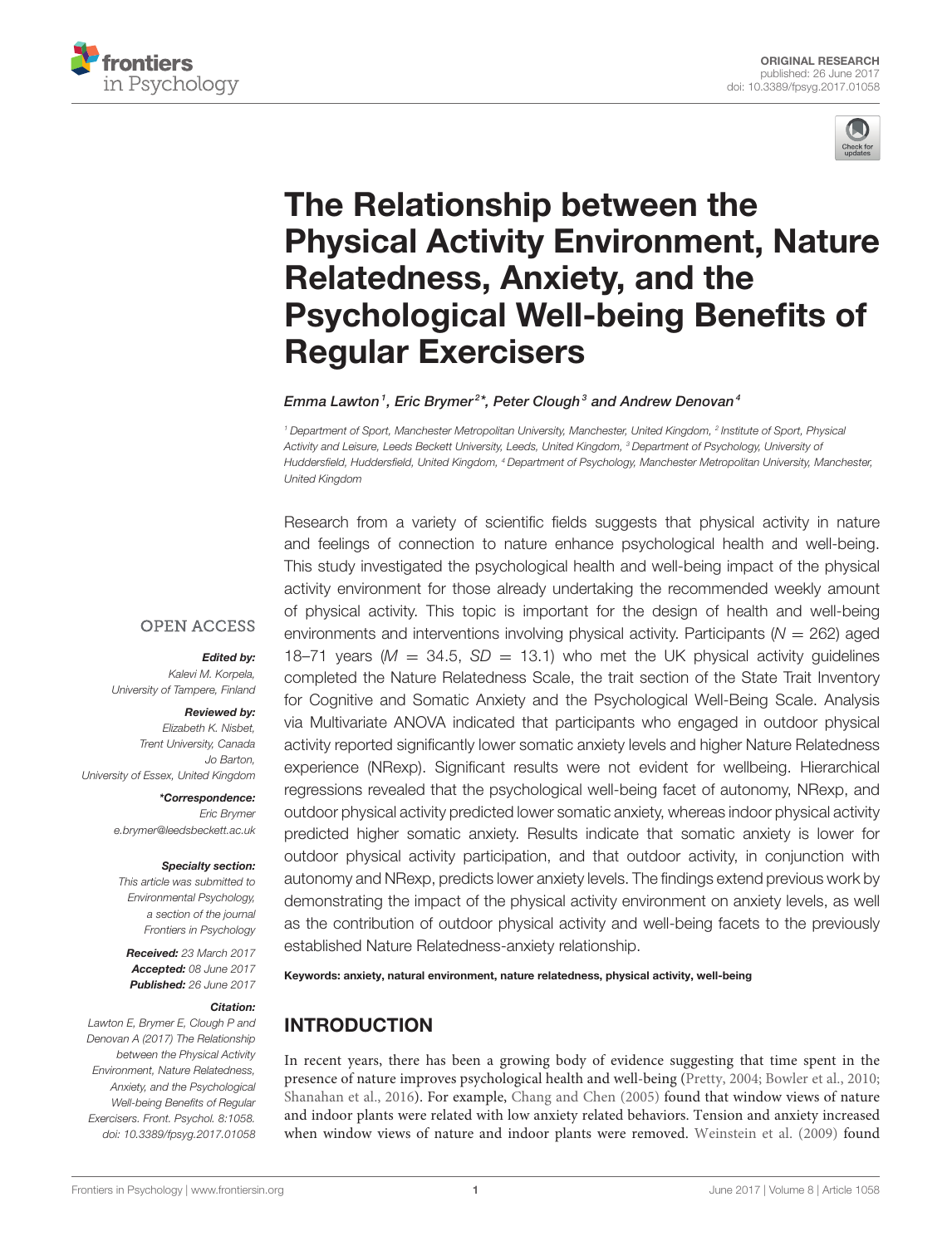that exposure to natural environments enhanced caring behaviors and psychological well-being. [Mitchell \(2013\)](#page-9-2) found an association between regular use of natural environments for leisure activities and a lower risk of mental health issues. However, the association between natural environments and health outcomes might be more complex than initially understood [\(Ward Thompson and Aspinall, 2011;](#page-10-3) [Mitchell,](#page-9-2) [2013\)](#page-9-2). Much of the previous research measured shortterm benefits of physical activity interventions in natural environments and little is known about the previous physical activity habits of participants. This study aimed to investigate the psychological health and well-being impact of the physical activity environment for those already undertaking the recommended weekly amount of physical activity.

# The Role of Physical Activity in Nature

The benefits of physical activity in nature, such as walking in forests, gardening, and outdoor activities have been welldocumented [\(Pretty et al., 2007;](#page-10-4) [Page, 2008;](#page-9-3) [Ryan et al., 2010;](#page-10-5) [Pasanen et al., 2014;](#page-9-4) [Passmore and Howell, 2014\)](#page-10-6). Physical activity in nature has been associated with enhanced mood [\(Hartig et al., 2003\)](#page-9-5), improvements in attentional capacity [\(Berman et al., 2008\)](#page-9-6), and cognitive capacity [\(Berman et al.,](#page-9-7) [2012\)](#page-9-7). For example, [Ryan et al. \(2010\)](#page-10-5) determined that the presence of nature while walking mediated vitality. [Pretty et al.](#page-10-4) [\(2007\)](#page-10-4) found that physical activities such as horse riding, walking, cycling, fishing, and conservation activities in nature led to significant improvements in self-esteem and total mood disturbance. [Hartig et al. \(2003\)](#page-9-5) found that when compared to walking in urban areas walking in the presence of nature enhanced positive emotional and cognitive outcomes. Passmore and Howell [\(2014\)](#page-10-6) investigated the effect of a 2-week physical activity in nature intervention on eudemonic (meaning and self-realization) and hedonic (pleasure attainment and pain avoidance) well-being. They found that both eudemonic wellbeing and hedonic tone were enhanced after the 2-week intervention. [Mayer et al. \(2009\)](#page-9-8) undertook a study comparing a 15-min walk in a natural setting with a similar walk in an urban setting. Emotional well-being was enhanced by exposure to actual nature, compared to urban settings.

While many studies that have examined the psychological health and well-being benefits of physical activity in nature have focused on the enhancement of positive outcomes, some studies have considered the benefits of green exercise for the reduction of psychological discomfort such as stress and anxiety. Anxiety has been categorized as consisting of two distinct facets. State anxiety describes the temporary anxiety experienced when in direct relationship to immediate perceptions of threat. Trait anxiety is a relatively durable characteristic that underlies the intensity of and tendency for state anxiety responses [\(Spielberger and Reheiser,](#page-10-7) [2009\)](#page-10-7). High trait anxiety can determine state anxiety occurrences. Studies that have examined the relationship between anxiety and green exercise have focused on the benefits of short bouts of green exercise on state anxiety and found that the greenness of the environment while exercising was more likely to be related to reductions in state anxiety than exercise on its own (Mackay and Neill, [2010\)](#page-9-9). Regular exercise has also been associated with lower trait anxiety [\(Paluska and Schwenk, 2000\)](#page-9-10) and as a result researchers have proposed that participation in regular green exercise is likely to be related to low levels of trait anxiety (Pretty et al., [2007;](#page-10-4) [Martyn and Brymer, 2016\)](#page-9-11). Studies have also found that nature can help manage and reduce the effects of stress, which if chronic might lead to anxiety [\(Vyas et al., 2004\)](#page-10-8). For example, studies have shown that even one bout of physical activity in a natural environment can have long-term benefits for stress [\(Park et al., 2010;](#page-9-12) [Korpela et al., 2014;](#page-9-13) [Takayama et al.,](#page-10-9) [2014\)](#page-10-9). These studies suggest that nature can reduce the potential long term, harmful effects of chronic stress and interfere with the potential for stress to lead to anxiety.

However, despite the number of studies showing improvements in psychological health and well-being through nature-based physical activities the exact role and impact of the natural environment in this process is still rather unclear [\(Karmanov and Hamel, 2008;](#page-9-14) [Kjellgren and Buhrkall, 2010;](#page-9-15) [Keniger et al., 2013;](#page-9-16) [Brymer et al., 2014;](#page-9-17) [Yeh et al., 2016b\)](#page-10-10). For example, [Martens et al. \(2011\)](#page-9-18) investigated the influence of wild compared to tended forest environments and found that wellbeing, positive affect and negative affect showed stronger positive changes in the tended forest condition. This would suggest that benefits obtained from physical activity in nature have a ceiling effect where more accessible natural environments are more appropriate for enhancing positive affect and well-being than wild environments. [Loureiro and Veloso \(2014\)](#page-9-19) found that for regular exercisers a combination of outdoor and indoor exercise was significantly associated with positive affect and well-being, suggesting that, for regular exercisers, the greatest influence on psychological wellbeing might be physical activity. [Kerr et al.](#page-9-20) [\(2006\)](#page-9-20) compared laboratory and natural settings on the emotions of recreational and competitive runners and found that both conditions facilitated equivalent beneficial effects. Kerr et al. concluded that the importance of the exercise environment for regular exercisers might be overstated.

Research has demonstrated that even one bout of physical activity at moderate levels has a considerable benefit for psychological health and well-being [\(Ekkekakis et al., 2000\)](#page-9-21). As most studies assessing the benefits of green environments for exercise have not ascertained if participants were currently meeting physical activity recommendations it is feasible that the findings reflect take up of physical activity and nature provides a pleasant environment whereby participants are able to regulate physical activity at moderate to pleasant levels. Nature, like music, might just be one of many possible ways to distract attention toward pleasant stimuli [\(Yeh et al., 2016a\)](#page-10-11). And, like music, individual differences in the recipient might impact on the efficacy of nature as an intervention. Indeed, one size may well not fit all; for example, it might be that the benefits found in studies to date are influenced by the participants' psychological make up. One possibly important factor is their experiences of connectedness to nature [\(Martyn and Brymer, 2016\)](#page-9-11).

# The Role of Connection to Nature

A strand of research exploring the health benefits of nature is beginning to show that individual differences in affective, cognitive, and experiential connections with the natural world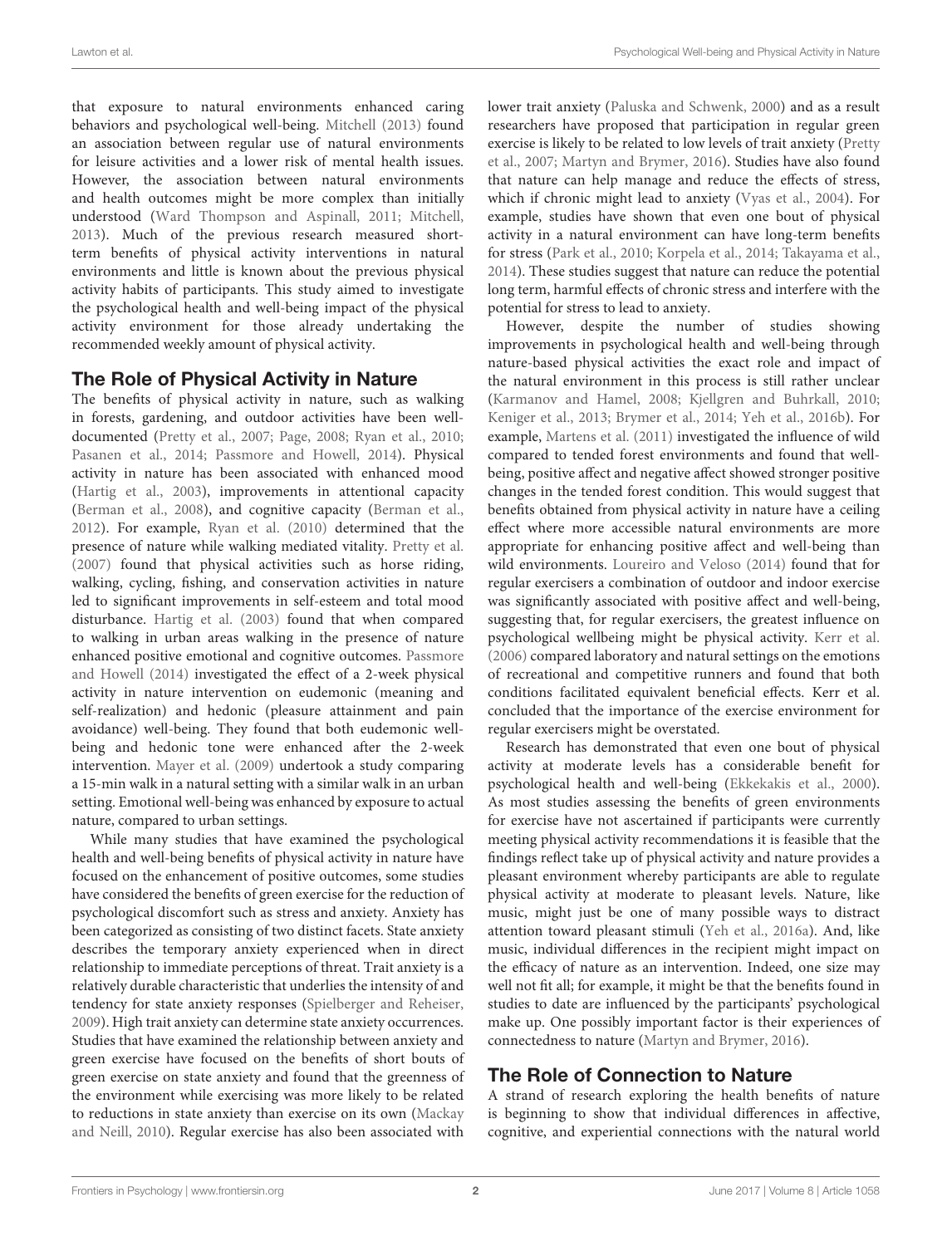influence the benefits found [\(Zelenski and Nisbet, 2012\)](#page-10-12). For example, [Zhang et al. \(2014\)](#page-10-13) found a positive relationship between individual experiences of connectedness to nature and life satisfaction and high self-esteem. Research conducted by [Cervinka et al. \(2011\)](#page-9-22) found a relationship between psychological well-being and feelings of connectedness to nature. They also found a significant positive correlation between connectedness to nature and vitality. [Martyn and Brymer \(2016\)](#page-9-11) found that connection to nature (Nature Relatedness) was significantly correlated with lower levels of overall anxiety, state cognitive anxiety, and trait cognitive anxiety. Furthermore, Martyn and Brymer [\(2016\)](#page-9-11) demonstrated that Nature Relatedness (specifically Nature Relatedness experience) significantly predicted lower anxiety levels, thereby establishing an important link between Nature Relatedness and anxiety. However, physical activity was not examined as a contributing factor here. The results from these studies suggest that an individual's engagement with and connection to nature might be an important factor when studying the effects of physical activity in natural environments. A study undertaken in Portugal with regular exercisers found that well-being benefits for those who combine outdoor and indoor exercise were predicated on feelings of connectedness to nature [\(Loureiro and Veloso, 2014\)](#page-9-19). As previously outlined, outdoor physical activity may produce positive psychological responses, however an individual's experience of connection to the natural world might be a key factor in this relationship. No study has, however, simultaneously assessed the effects of connection to nature and outdoor physical activity in relation to psychological health outcomes.

The current study aimed to investigate the role of the physical activity environment in relation to connection to nature, positive psychological health, and anxiety for regular exercisers. Additionally, this study aimed to extend the work of [Martyn and Brymer \(2016\)](#page-9-11) by assessing the contribution of the exercise environment to the established Nature Relatednessanxiety relationship. There were two hypotheses: (1) Individuals who regularly undertake nature-based physical activity will have higher levels of well-being and lower levels of trait anxiety than those who regularly undertake physical activity in indoor environments (2) Nature Relatedness (NR) and outdoor physical activity will positively impact on well-being and/or anxiety levels.

# METHOD

## **Participants**

Participants ( $N = 262$ ) consisted of 102 men and 160 women, aged 18–71 years ( $M = 34.5$ ,  $SD = 13.1$ ). The inclusion criteria for the study were that participants were adults (19–64 years) and that they met the physical activity guidelines recommended by the UK Chief Medical Officer (150 min of physical activity per week). Recruitment involved sending a standard email asking for volunteers to participate in a research study looking into the psychological experiences gained from being physically active in different environments through social media (e.g., facebook) and professional networks (e.g., linkedin, the student services of the university of the first author) in the U.K. and internationally. Participants were recruited based on their regular exercise habits rather than their relationship to the natural world. Participation was not linked to compensation. This study was carried out in accordance with the recommendations of the Manchester Metropolitan University ethics procedure, approved by the Manchester Metropolitan University ethics committee with written informed consent from all participants. All participants gave written informed consent in accordance with the declaration of Helsinki. All participants acknowledged that they were over 18 and provided their consent before completing the online survey.

# Materials

An online survey was developed using a recognized free webbased survey development tool. The survey included a section on demographics, questions about physical activity choices, the environment in which this activity takes place as well as validated measures of psychological health and well-being. The physical activity questions asked participants to state their main physical activity and the environment questions asked (1) an open question that asked participants where they undertook their chosen physical activity, and (2) whether the environment was central to their physical activity of choice. Three environment options were provided and participants were asked to choose one of the three options: indoors, outdoors where nature is incidental to the experience (incidental meaning that the natural world was not essential to the experience), or outdoors where nature is central to the experience (central meaning where the natural environment is essential and important to the experience).

Three existing quantitative scales were utilized, the Nature Relatedness Scale (NRS) [\(Nisbet et al., 2009\)](#page-9-23), the trait section of the State Trait Inventory for Cognitive and Somatic Anxiety (STICSA) [\(Ree et al., 2008\)](#page-10-14) and the Psychological Well-Being Scale (PWB) [\(Ryff, 1989\)](#page-10-15). The NRS is a 21-item scale that measures individuals' affective, cognitive, and physical relationship with the natural world. The NRS consists of three subscales: an 8-item subscale "self" which measures personal connection to nature, a 7-item subscale "perspective" which measures external worldviews of nature, and a 6-item subscale "experience" which measures physical familiarity with nature [\(Nisbet et al., 2009\)](#page-9-23). Each subscale uses a 5-point Likert scale ranging from 1 (disagree strongly) to 5 (agree strongly). The total score is calculated by averaging all 21 items (after reverse scoring appropriate items), whereby higher scores indicate a stronger connection with nature. [Nisbet and Zelenski \(2013\)](#page-9-24) found NR to be correlated with behavior, environmental scales, and frequency of time in nature, thus supporting the reliability and validity of the NRS. Cronbach's alpha indicated satisfactory internal reliability for the NR total scale,  $\alpha = 0.87$ . For the subscales, alpha was satisfactory for nature relatedness experience (NRexp;  $\alpha = 0.70$ ) and nature relatedness self (NRself;  $\alpha = 0.87$ ). Alpha was lower than 0.7 for nature relatedness perspective (NRpers; α  $= 0.60$ ), but this can still be considered marginal reliability (Hair et al., [2006\)](#page-9-25).

The trait half of the STICSA comprises of a 21-item scale with each item rated on a 4-point Likert scale, ranging from 1 (not at all) to 4 (very much so). The STICSA produces a score from 42 to 168 whereby higher scores indicate higher anxiety [\(Ree et al., 2008\)](#page-10-14). The scale assesses an individuals' general mood state and predicts the situations in which different individuals will display heightened state anxiety [\(Ree et al., 2008\)](#page-10-14). Within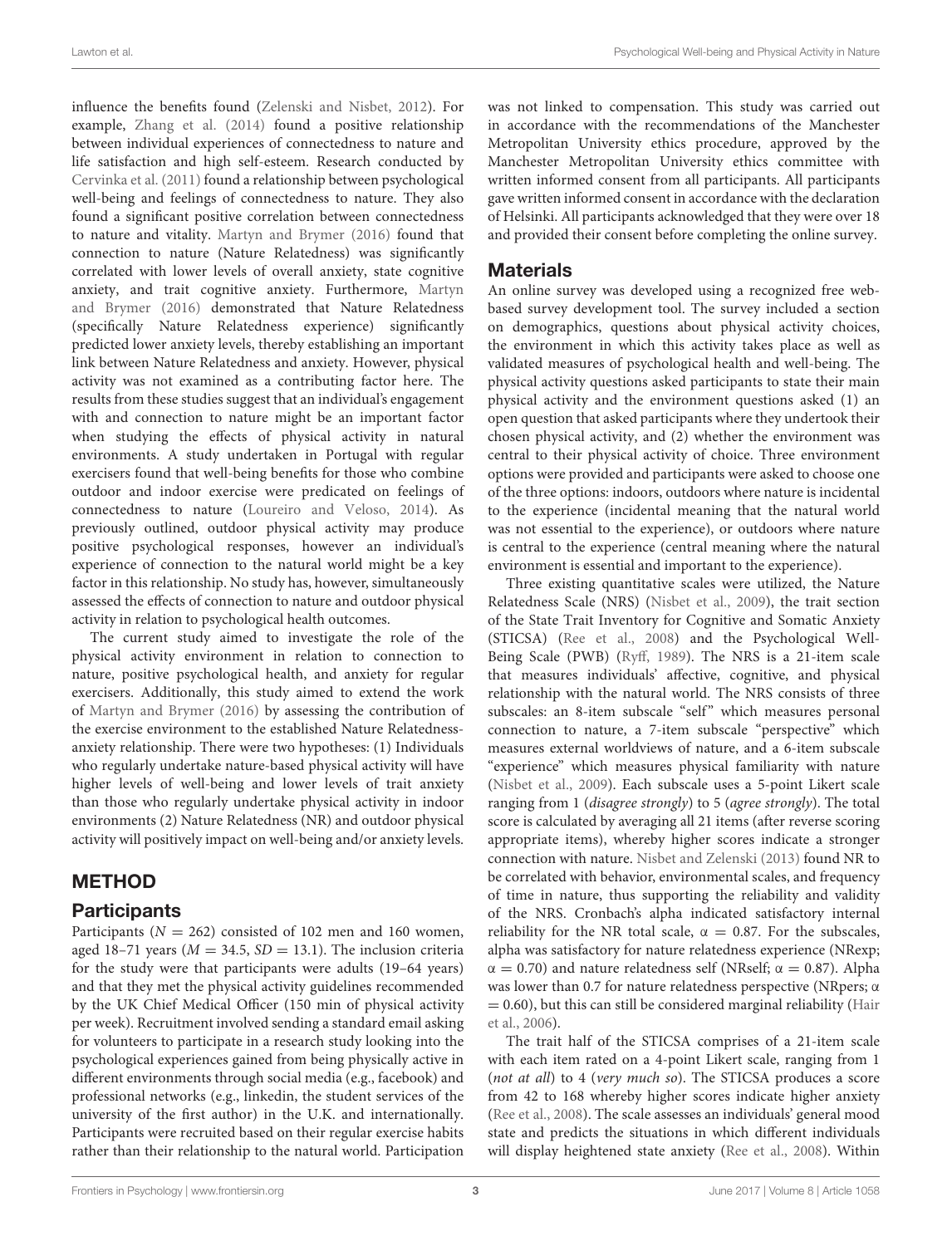Lawton et al. **Example 2018** 2019 12:30 2019 12:30 2019 12:30 2019 12:30 2019 12:30 Psychological Well-being and Physical Activity in Nature

the trait anxiety scale, anxiety is then further categorized as two subscales comprising of 11 somatic items and 10 cognitive items. Trait somatic anxiety refers to physical symptoms that are generally experienced, such as feeling dizzy, tense, and suffering from a fast heartbeat. Trait cognitive anxiety refers to general feelings of worry, concern and intrusion of unpleasant thoughts. Cronbach's alpha reported satisfactory internal consistency for the total STICSA ( $\alpha = 0.90$ ), for somatic trait anxiety (SOManx;  $\alpha = 0.81$ ), and for cognitive trait anxiety (COGanx;  $\alpha = 0.89$ ).

The Psychological Well-Being Scale developed by [Ryff \(1989\)](#page-10-15) is a 42-item scale with each item rated on a 6-point Likert scale, ranging from 1 (strongly disagree) to 6 (strongly agree). The questionnaire is designed to assess how people perceive aspects of their own functioning, e.g., do they feel that what they do in life is meaningful [\(Abbot et al., 2006\)](#page-9-26). The scale consists of six separate dimensions: autonomy, environmental mastery, personal growth, positive relations with others, purpose in life, and self-acceptance [\(Ryff, 1995\)](#page-10-16). Each dimension represents a distinct facet of psychological wellbeing. Cronbach's alpha reported satisfactory internal reliability for autonomy ( $\alpha = 0.73$ ), personal growth ( $α = 0.70$ ), positive relations ( $α = 0.75$ ), purpose in life ( $\alpha = 0.70$ ), and self-acceptance ( $\alpha = 0.86$ ). Environmental mastery was lower than 0.7 ( $\alpha = 0.60$ ), but this can still be considered marginal reliability [\(Hair et al., 2006\)](#page-9-25).

## Statistical Analysis

Specific analytic strategies were employed to address the study hypotheses. Firstly, descriptive statistics were computed to examine means, standard deviation, and assumptions among the study variables. Next, the aim was to assess whether individuals who regularly undertake nature-based physical activity have higher levels of well-being, lower anxiety, and higher nature relatedness than those who regularly undertake physical activity in indoor environments (hypothesis one). Three separate MANOVAs were employed; the first focused on anxiety outcomes (COGanx and SOManx), the second assessed wellbeing outcomes (autonomy, environmental mastery, personal growth, positive relations, purpose in life, self-acceptance), and the third assessed nature relatedness (NRself, NRpers, and NRexp) in relation to types of physical activity environment (indoor, outdoor incidental, and outdoor central). Prior to analysis, five participants were removed from the dataset due to extreme scores (i.e., z scores less than −3.25 and/or greater than 3.25; Tabachnick and Fidell, [2001\)](#page-10-17) leaving a final sample of 257. Initial analysis using the Kolmogorov-Smirnov test revealed that the data were not normally distributed. Given this test can be overly sensitive with relatively large samples [\(Peat and Barton, 2005\)](#page-10-18), skewness and kurtosis were also examined with some values falling beyond the recommended interval of −2 to +2, indicating skewed data [\(Byrne, 2010\)](#page-9-27). To compensate for this feature of the data, bootstrapping was employed which involved resampling and replacing the original dataset 1,000 times prior to rerunning the MANOVAs. Bootstrapping is often used in research situations with non-normal data and has been shown to be effective for generating accurate confidence intervals for means (see [Wang,](#page-10-19) [2001\)](#page-10-19). The bias-corrected method was used to adjust parameter estimates, standard errors, and effect sizes.

To examine whether Nature Relatedness (NR) and outdoor physical activity positively impact on anxiety and/or wellbeing (hypothesis two), a series of hierarchical regressions were employed following examination of zero-order correlations. The hierarchical format was constructed in a way that extends the previous work of [Martyn and Brymer \(2016\)](#page-9-11); specifically, by including NR factors of NRself, NRpers, and NRexp in the first stage of the regression as predictors of anxiety (COGanx and SOManx). In the second stage, physical activity environment was included (using dummy coding), and in the third stage facets of well-being were included (autonomy, environmental mastery, personal growth, positive relations, purpose in life, self-acceptance). Incorporating physical activity environment and well-being facets in latter stages of the analysis enabled an assessment of whether these variables meaningfully contributed to the established NR-anxiety relationship by [Martyn and Brymer \(2016\)](#page-9-11). Well-being facets were examined in relation to NR and anxiety at the correlation stage. To account for non-normality when computing the correlations and hierarchical regressions, bootstrapping was employed with 1,000 resamples.

# RESULTS

**[Table 1](#page-4-0)** presents descriptive statistics of the subscales for NR, STICSA, and well-being, as well as summary statistics of physical activities the participants engaged in. Of the final sample, the indoor group comprised 92 participants (38 men, 54 women) with an age range of  $17-70$  ( $M = 33.86$ ,  $SD = 12.86$ ). The outdoor incidental group consisted of 71 participants (32 men, 39 women) with an age range of  $18-63$  ( $M = 36.85$ ,  $SD = 13.44$ ). The outdoor central group comprised 94 participants (30 men, 64 women) with an age range of  $18-71$  ( $M = 33.04$ ,  $SD = 12.63$ ). Higher NR was evident for outdoors central physical activity compared with indoors and outdoors incidental physical activity. Compared with a sample of 305 university students (Martyn and Brymer, [2016\)](#page-9-11), participants scored generally lower across environment groups for NRself (outdoors central  $M = 3.34$ , outdoors incidental  $M = 3.16$ , indoors  $M = 3.17$ , compared with  $M = 3.74$ ). For NRpers, sample scores were comparable with [Martyn and Brymer \(2016\)](#page-9-11) for both outdoors groups (outdoors central  $M = 3.92$ , outdoors incidental  $M = 3.83$ , compared with  $M = 3.98$ ), but were lower for indoors ( $M = 3.73$ ). Similarly, for NRexp, sample scores were comparable for both outdoors groups (outdoors central  $M = 3.67$ , outdoors incidental  $M =$ 3.56, compared with  $M = 3.70$ ), and were lower for indoors ( $M =$ 3.37).

Higher anxiety levels were evident generally for indoors physical activity, whereas lower anxiety scores were evident for outdoors incidental. Compared with normative data of the STICSA ( $N = 278$ ; [Grös et al., 2007\)](#page-9-28), participants scored similarly on COGanx for all environment groups (outdoors central  $M = 19.12$ , outdoors incidental  $M = 17.12$ , indoors M  $= 19.30$ , compared with  $M = 17.20$ ). Participants scored lower on SOManx in the outdoors incidental group compared with normative data ( $M = 15.95$ , compared with  $M = 17.10$ ), but this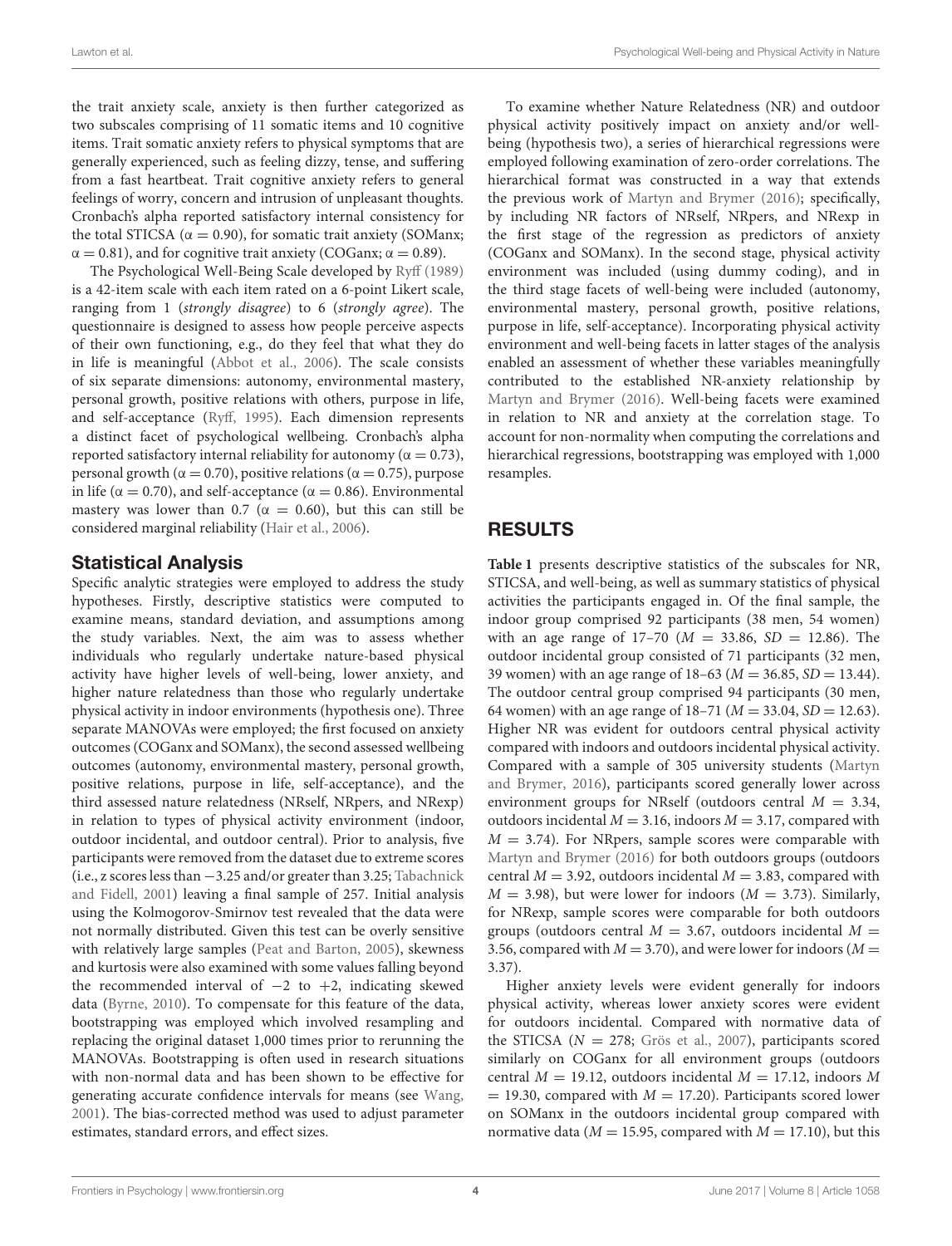<span id="page-4-0"></span>

| Variable                                              |       |           | Outdoors central ( $n = 94$ )  |       |           | Outdoors incidental ( $n = 71$ ) |       |           | Indoors $(n = 92)$               |
|-------------------------------------------------------|-------|-----------|--------------------------------|-------|-----------|----------------------------------|-------|-----------|----------------------------------|
|                                                       | М     | <b>SD</b> | 95% BCa Cl                     | M     | <b>SD</b> | 95% BCa CI                       | M     | <b>SD</b> | 95% BCa CI                       |
| NR Total                                              | 3.62  | 0.62      | 3.49, 3.74                     | 3.50  | 0.61      | 3.35, 3.65                       | 3.42  | 0.61      | 3.31, 3.53                       |
| <b>NRpers</b>                                         | 3.92  | 0.58      | 3.80, 4.03                     | 3.83  | 0.62      | 3.68, 3.98                       | 3.73  | 0.61      | 3.62, 3.84                       |
| <b>NRself</b>                                         | 3.34  | 0.84      | 3.16, 3.50                     | 3.16  | 0.92      | 2.95, 3.40                       | 3.17  | 0.83      | 3.02, 3.34                       |
| NRexp                                                 | 3.67  | 0.72      | 3.49, 3.82                     | 3.56  | 0.62      | 3.41, 3.70                       | 3.37  | 0.81      | 3.22, 3.53                       |
| Total (S)TICSA                                        | 36.19 | 10.44     | 34.02, 38.13                   | 33.08 | 9.03      | 30.99, 35.51                     | 37.47 | 10.05     | 35.34, 39.58                     |
| COGanx                                                | 19.12 | 7.10      | 17.61, 20.52                   | 17.12 | 5.94      | 15.79, 18.57                     | 19.30 | 6.96      | 17.96, 20.63                     |
| SOManx                                                | 17.06 | 4.72      | 16.11, 17.93                   | 15.95 | 3.97      | 15.05, 16.97                     | 18.17 | 4.61      | 17.24, 19.10                     |
| Autonomy                                              | 29.57 | 5.70      | 28.38, 30.64                   | 30.36 | 5.55      | 29.06, 31.64                     | 29.44 | 6.15      | 28.12, 30.67                     |
| Environmental mastery                                 | 29.05 | 4.92      | 28.02, 30.08                   | 30.43 | 4.44      | 29.39, 31.45                     | 29.52 | 4.22      | 28.67.30.32                      |
| Personal growth                                       | 34.31 | 4.78      | 33.39, 35.25                   | 33.66 | 5.54      | 32.32, 34.95                     | 33.80 | 4.51      | 32.87, 34.72                     |
| Positive relations                                    | 32.62 | 5.72      | 31.49, 33.83                   | 33.38 | 5.83      | 31.94, 34.75                     | 32.66 | 5.35      | 31.59, 33.79                     |
| Purpose in life                                       | 30.97 | 5.17      | 29.90, 32.08                   | 31.40 | 5.60      | 30.11, 32.70                     | 31.82 | 5.23      | 30.71, 32.95                     |
| Self-acceptance                                       | 29.72 | 6.95      | 28.33, 31.10                   | 30.38 | 6.12      | 28.92.31.85                      | 29.50 | 7.26      | 27.88, 31.12                     |
| Main physical activity/sport                          |       |           | Running (35% of<br>group)      |       |           | Running (44% of<br>group)        |       |           | Gym exercise<br>(32% of group)   |
| Exercise duration of main activity<br>(mins per week) |       |           | 120+ minutes<br>(61% of group) |       |           | $120+$ minutes<br>(65% of group) |       |           | $120+$ minutes<br>(62% of group) |
| Exercise duration of main activity<br>(years)         |       |           | 1-2 years (20% of<br>group)    |       |           | 1-2 years (31% of<br>group)      |       |           | 1-2 years (28.3%)<br>of group)   |

*M, Mean; SD, Standard Deviation. 95% BCa CI, Bias-corrected and Accelerated confidence interval based on 1,000 bootstrapped samples; NR Total, Nature Relatedness Total; NRpers, Nature Relatedness perspective; NRself, Nature Relatedness self; NRexp, Nature Relatedness experience; STICSA, State Trait Inventory for Cognitive and Somatic Anxiety; COGAnx, trait cognitive anxiety; SOManx, trait somatic anxiety.*

was not the case for outdoors central  $(M = 17.06)$  or indoors  $(M = 18.17).$ 

Wellbeing scores did not appear to be markedly different across the three physical activity environments, and were similar to normative data [\(Widdowson et al., 2016\)](#page-10-20). In relation to physical activity, the main activity reported for the indoor group (62%) was gym exercise (including weight training, powerlifting, circuit training, gym classes). For the outdoor incidental and outdoor central groups, the main physical activity was running, with a higher frequency reported for the outdoor incidental group (44% compared with 35%). The majority of participants across the activity environments reported engaging in their main activity for more than 120 min per week. Responses for the duration of the main activity ranged from a minimum of 5 months (weight training; indoor group) to 35 years (horse riding; outdoor central). Interestingly, shorter durations were typically reported for indoor main activities compared with outdoor main activities.

## Hypothesis One: Nature Relatedness, Anxiety, and Well-being as a Function of Different Physical Activity Environments

Application of MANOVA with bootstrapping revealed a significant main effect of activity on anxiety, Wilks'  $\lambda = 0.95$ ,  $F_{(4, 506)} = 2.84, p = 0.024, \eta_p^2 = 0.02$  (small effect size). Levene's test was non-significant for COGanx and SOManx ( $p = 0.150$  and  $p = 0.127$  respectively), as was Box's M ( $p = 0.085$ ), indicating the variance-covariance matrices are homogenous [\(Stevens, 2002\)](#page-10-21).

Tests of between-subjects effects revealed significant differences for activity and SOManx,  $F_{(2, 254)} = 4.92$ ,  $p = 0.008$ ,  $\eta_p^2 = 0.04$ (small effect size). Bootstrap estimates, using indoor physical activity as a reference category, indicated that participants engaging in outdoor incidental physical activity had significantly lower SOManx than participants engaging in indoor physical activity, BCa 95% CI of  $-3.42$  to  $-0.99$ ,  $p = 0.002$ . No significant difference was observed for outdoor central physical activity compared with indoor physical activity.

MANOVA with bootstrapping reported no significant main effect of activity on wellbeing facets, Wilks'  $\lambda = 0.95$ ,  $F_{(12, 498)} =$ 1.08,  $p = 0.373$ ,  $\eta_p^2 = 0.02$ . In addition, no significant betweensubjects effects were observed for activity and well-being facets. Levene's test was non-significant for all well-being variables, as was Box's M ( $p = 0.051$ ). Bootstrapping estimates are not reported given the absence of a main effect. MANOVA with bootstrapping revealed a significant main effect of activity on NR, Wilks' λ = 0.94,  $F_{(6, 504)} = 2.38$ ,  $p = 0.028$ ,  $η<sub>p</sub><sup>2</sup> = 0.03$  (small effect size). Levene's test was non-significant for all NR variables, as was Box's M ( $p = 0.116$ ). Tests of between-subjects effects revealed significant differences for activity and NRexp,  $F_{(2, 254)} = 3.82$ ,  $p = 0.023$ ,  $\eta_p^2 = 0.03$  (small effect size). Bootstrap estimates, with indoor physical activity as a reference category, indicated that participants engaging in outdoor central physical activity had significantly higher NRexp than participants engaging in indoor physical activity, BCa 95% CI of 0.07 to 0.50,  $p = 0.016$ . No significant difference was observed for outdoor incidental physical activity compared with indoor physical activity for NRexp.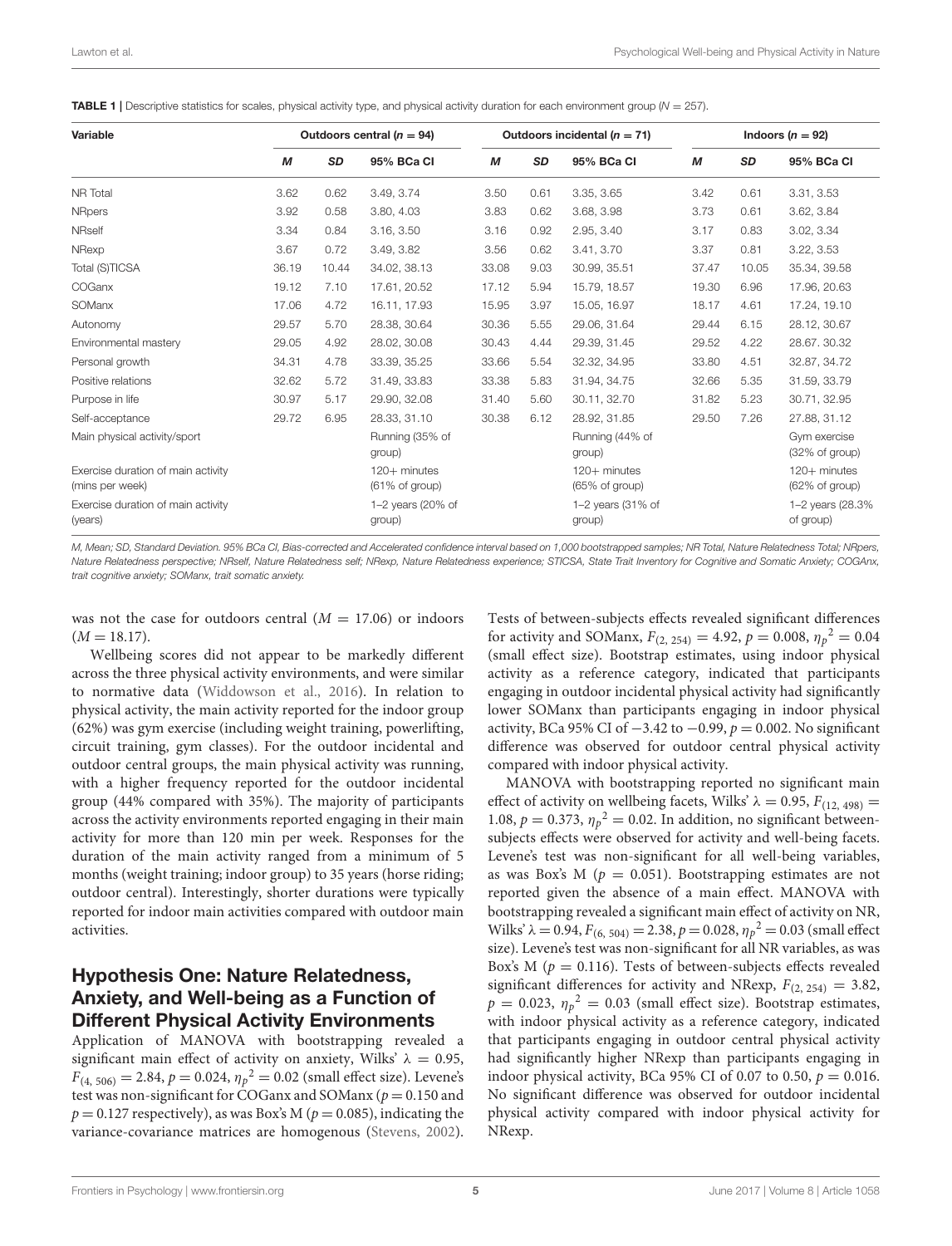| Variable                                                                                                                                                                                                                                                                                 | $\mathbf{\Omega}$        | က                        | 4                        | 5                                                                              | ဖ                        |                          | $\infty$                   | ග                                       | <u>۽</u>                                                                                                          | H                          | 21                         | 13                       |
|------------------------------------------------------------------------------------------------------------------------------------------------------------------------------------------------------------------------------------------------------------------------------------------|--------------------------|--------------------------|--------------------------|--------------------------------------------------------------------------------|--------------------------|--------------------------|----------------------------|-----------------------------------------|-------------------------------------------------------------------------------------------------------------------|----------------------------|----------------------------|--------------------------|
| 1. NR total                                                                                                                                                                                                                                                                              | [0.61, 0.76]<br>$0.69**$ | [0.77, 0.87]<br>$0.82**$ | $0.89**$<br>[0.86,0.91]  | $-0.19**$                                                                      | $-0.16**$                | $-0.18**$                | 0.09                       | $[-0.02, 0.19]$<br>0.09                 | $[-0.11, 0.13]$<br>0.02                                                                                           | $[-0.13, 0.13]$<br>0.01    | $[-0.07, 0.18]$<br>0.06    | $[-0.05, 0.19]$<br>0.07  |
| 2. NRpers                                                                                                                                                                                                                                                                                |                          | [0.18, 0.44]<br>$31**$   | [0.38, 0.57]<br>$0.48**$ | $[-0.20, 0.16, 0.01]$ $[-0.70, 0.05]$<br>$-0.08$                               | $-0.08$                  | $-0.06$                  | $[-0.15, 0.09]$<br>$-0.03$ | $[-0.12, 0.07]$<br>$-0.03$              | $[-0.15, 0.09]$<br>$-0.03$                                                                                        | $[-0.12, 0.10]$<br>$-0.02$ | $[-0.14, 0.09]$<br>$-0.04$ | $[-0.11, 0.12]$<br>0.01  |
| 3. NRself                                                                                                                                                                                                                                                                                |                          |                          | [0.63, 0.78]<br>$0.71**$ | [GZ:O'LO'O] [LL'O-'SS'O-][HO'O-'OS'O-][6O'O-'SS'O-]<br>$-0.22**$               | $-0.18**$                | $-0.23**$                | $0.13*$                    | $[-0.01, 0.23]$<br>0.11                 | $[-0.08, 0.18]$<br>0.05                                                                                           | $[-0.11, 0.16]$<br>0.01    | $[-0.05, 0.21]$<br>0.09    | $[-0.03, 0.22]$<br>0.09  |
| 4. NRexp                                                                                                                                                                                                                                                                                 |                          |                          |                          | $[-0.29, -0.05]$ $[-0.26, -0.02]$ $[-0.27, -0.05]$ $[-0.01, 0.21]$<br>$0.17**$ | $-0.15*$                 | $-0.17**$                | 0.10                       | $[-0.01, 0.22]$ $[-0.01, 0.01]$<br>0.10 | 0.02                                                                                                              | $[-0.11, 0.13]$<br>0.01    | $[-0.05, 0.21]$<br>0.09    | $[-0.05, 0.19]$<br>0.06  |
| 5. Total (S)TICSA                                                                                                                                                                                                                                                                        |                          |                          |                          |                                                                                | [0.85, 0.92]<br>$0.89**$ | [0.77, 0.87]<br>$0.83**$ | $-0.48**$                  | $-0.49**$                               | [-0.57, -0.38] [-0.59, -0.37] [-0.45, -0.22] [-0.370] [-0.37] [-0.51, -0.89, -0.58, -0.59]<br>$-0.34**$           | $-0.35***$                 | $-0.40**$                  | $-0.63**$                |
| 6. COGanx                                                                                                                                                                                                                                                                                |                          |                          |                          |                                                                                |                          | [0.45, 0.65]<br>$0.55**$ | $-0.48**$                  | $-0.47**$                               | $-0.32**$                                                                                                         | $-0.35**$                  | $-0.39**$                  | $-0.66**$                |
| 7. SOManx                                                                                                                                                                                                                                                                                |                          |                          |                          |                                                                                |                          |                          | $-0.35***$                 | $-0.38**$                               | [6210 - 1910 - 1910 - 1910 - 1910 - 1910 - 1910 - 1920 - 1920 - 1920 - 1920 - 1920 - 1920 - 1920 - 1<br>$-0.27**$ | $-0.26**$                  | $-0.30**$                  | $-0.39**$                |
| 8. Autonomy                                                                                                                                                                                                                                                                              |                          |                          |                          |                                                                                |                          |                          |                            | [0.36, 0.59]<br>$0.48**$                | [0.35, 0.56]<br>$0.46**$                                                                                          | [0.23, 0.46]<br>$0.35**$   | [0.24, 0.47]<br>$0.36**$   | [0.42, 0.60]<br>$0.51**$ |
| 9. Environmental mastery                                                                                                                                                                                                                                                                 |                          |                          |                          |                                                                                |                          |                          |                            |                                         | [0.34, 0.59]<br>$0.47**$                                                                                          | [0.44, 0.65]<br>$0.55**$   | [0.55, 0.72]<br>$0.64***$  | [0.56, 0.74]<br>$0.65**$ |
| 10. Personal growth                                                                                                                                                                                                                                                                      |                          |                          |                          |                                                                                |                          |                          |                            |                                         |                                                                                                                   | [0.42, 0.64]<br>$0.54**$   | [0.56, 0.73]<br>$0.65**$   | [0.52, 0.70]<br>$0.62**$ |
| 11. Positive relations                                                                                                                                                                                                                                                                   |                          |                          |                          |                                                                                |                          |                          |                            |                                         |                                                                                                                   |                            | [0.47, 0.65]<br>$0.57**$   | [0.52, 0.68]<br>$0.61**$ |
| 12. Purpose in life                                                                                                                                                                                                                                                                      |                          |                          |                          |                                                                                |                          |                          |                            |                                         |                                                                                                                   |                            |                            | [0.58, 0.74]<br>$0.67**$ |
| 13. Self-acceptance                                                                                                                                                                                                                                                                      |                          |                          |                          |                                                                                |                          |                          |                            |                                         |                                                                                                                   |                            |                            |                          |
| MR Total, Nature relatedness total; MRexp, Nature relatedness experience; NRself, Nature relatedness paraloness perspective; STICSA, State Trait Inventory for Cognitive and Somatic Anxiety; COGAnx, trait<br>cognitive anxiety; SOManx, trait somatic anxiety. *p < 0.05, **p < 0.001. |                          |                          |                          |                                                                                |                          |                          |                            |                                         |                                                                                                                   |                            |                            |                          |

TABLE 2 | Correlation coefficients for scales and subscales with accompanying 95% BCa CI (*N* = 257).

<span id="page-5-0"></span>*cognitive anxiety; SOManx, trait somatic anxiety.* \**p* < *0.05,* \*\**p* < *0.001.*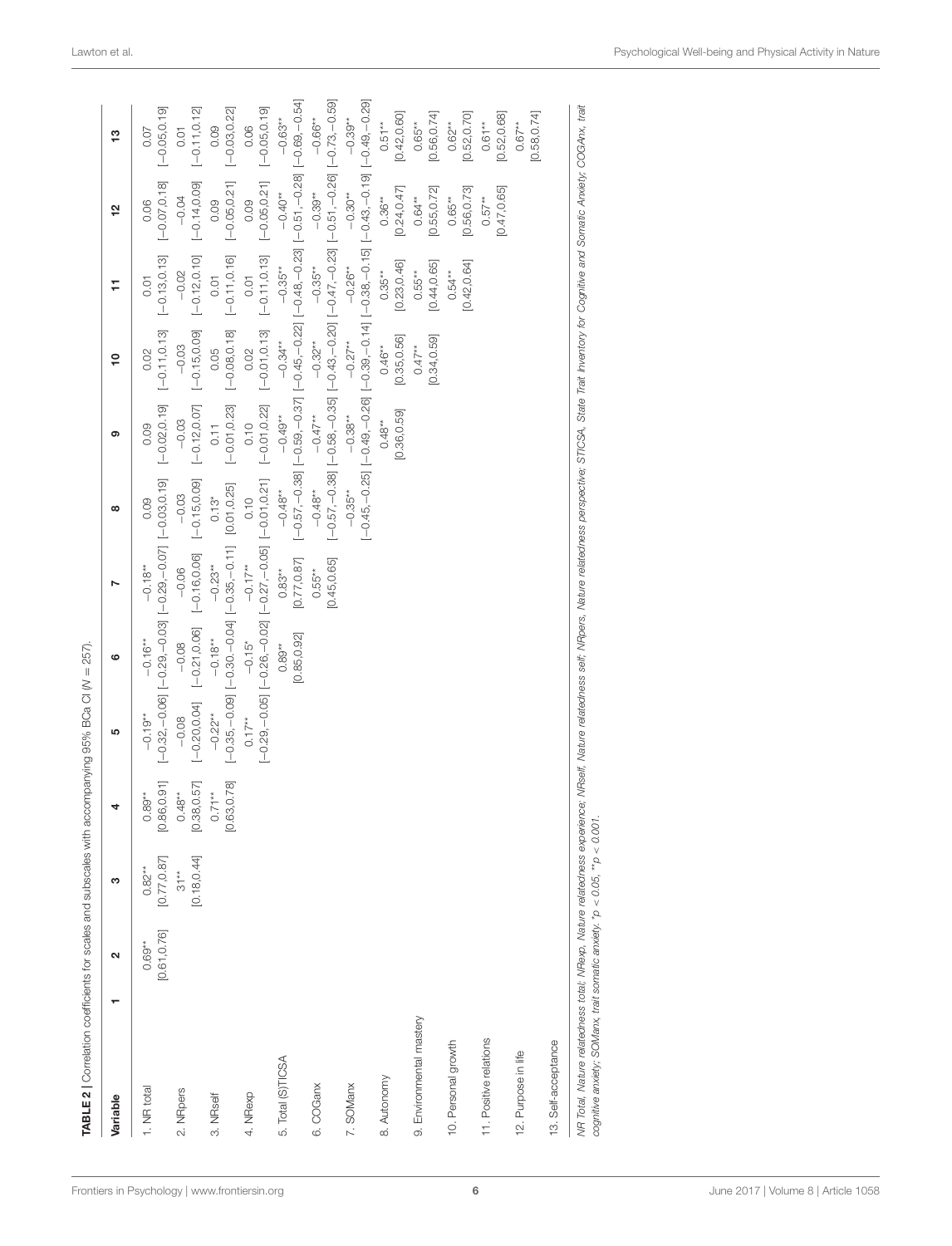# Hypothesis Two: Nature Relatedness, Type of Physical Activity, and Well-being as Predictors of Anxiety

Correlations between NR total, NR subscales, STICSA total, STICSA subscales, and well-being facets were examined using the bivariate bootstrap technique to compensate for non-normality [\(Rasmussen, 1987\)](#page-10-22). The results for each correlation are shown in **[Table 2](#page-5-0)**. Significant negative correlations were found between NR total, NRexp and NRself with anxiety outcomes. In addition, all well-being facets significantly negatively correlated with anxiety outcomes. Only the autonomy wellbeing subscale was significantly positively correlated with NR, specifically NRexp,  $r_{(255)} = 0.13$ , BCa 95% CI of 0.01 to 0.25,  $p = 0.044$ .

Assumptions of collinearity, homoscedasticity, independence of errors, and absence of outliers were assessed prior to the hierarchical regression analyses, with no notable issues. The first hierarchical regression with bootstrapping examined NR (Stage 1), indoor physical activity (Stage 2), and well-being facets (Stage 3) as predictors of SOManx. Stage 1 reported an  $R^2$  of 0.05, accounting for 5% of the variance in anxiety. The model was, however, significant,  $F_{(3, 253)} = 4.56$ ,  $p = 0.004$ . Stage 2 significantly improved on Stage 1 by including indoor physical activity ( $F_{change} = 5.05$ ,  $p = 0.026$ ) and accounted for 7% of the variance in anxiety. Including well-being facets at Stage 3 significantly improved the predictive power of the regression  $(F_{change} = 9.57, p < 0.001)$ , with the model accounting for 24.6% of the variance in anxiety. Bootstrap estimates revealed that at Stage 3, indoor physical activity significantly predicted higher SOManx ( $B = 1.24$ , BCa 95% CI of 0.17 to 2.33,  $p = 0.024$ ), and the autonomy facet of well-being significantly predicted lower SOManx ( $B = -0.12$ , BCa 95% CI of  $-0.24$  to  $-0.02$ ,  $p = 0.026$ ). Interestingly, prior to Stage 2, NRexp significantly predicted lower SOManx ( $B = -1.35$ , BCa 95% CI of -2.39 to -0.21,  $p =$ 0.012).

The second hierarchical regression with bootstrapping examined NR (Stage 1), outdoor central physical activity (Stage 2), and wellbeing facets (Stage 3) as predictors of SOManx. As with the first hierarchical regression, Stage 1 accounted for 5% of the variance in SOManx ( $R^2 = 0.05$ ). The inclusion of outdoor central physical activity at Stage 2 did not significantly contribute to the regression model ( $F_{change} = 0.06$ ,  $p = 0.80$ ). Inclusion of wellbeing at Stage 3 significantly improved the regression overall  $(F_{change} = 9.50, p < 0.001)$  and the final model explained 23% ( $R^2$  $= 0.23$ ) of SOManx. Bootstrap estimates revealed that at Stage 3, NRexp significantly predicted lower SOManx ( $B = -1.06$ , BCa 95% CI of  $-1.94$  to  $-0.91$ ,  $p = 0.036$ ), and the autonomy facet of well-being significantly predicted lower SOManx ( $B = -0.13$ , BCa 95% CI of  $-0.23$  to  $-0.03$ ,  $p = 0.024$ ).

The third hierarchical regression with bootstrapping examined NR (Stage 1), outdoor incidental physical activity (Stage 2), and well-being facets (Stage 3) as predictors of SOManx. Stage 1 accounted for 5% of the variance in SOManx  $(R<sup>2</sup> = 0.05)$ . Inclusion of outdoor incidental physical activity at Stage 2 significantly contributed to the regression model ( $F_{change}$  $= 6.95, p = 0.009$ , with the model accounting for 8% of variance in SOManx ( $R^2 = 0.08$ ). Inclusion of well-being at Stage 3 significantly improved the regression ( $F_{change} = 9.12$ ,  $p < 0.001$ ) and the final model explained 25% ( $R^2 = 0.25$ ) of SOManx. Bootstrap estimates at Stage 3 revealed that outdoor incidental significantly predicted lower SOManx ( $B = -1.27$ , BCa 95% CI of  $-2.42$  to  $-0.14$ ,  $p = 0.024$ ). NRexp significantly predicted lower SOManx ( $B = -0.99$ , BCa 95% CI of −1.93 to −0.10, p  $= 0.045$ ), and the autonomy facet of well-being significantly predicted lower SOManx ( $B = -0.12$ , BCa 95% CI of  $-0.24$  to −0.02, p = 0.025) (see **[Table 3](#page-6-0)**).

The hierarchical regression analyses examining NR, types of physical activity, and well-being in relation to COGanx did not document any significant effects at Stage 1 or

<span id="page-6-0"></span>TABLE 3 | Hierarchical regression predicting somatic anxiety from NR subscales, outdoor incidental physical activity (dummy coded), and well-being subscales (*N* = 257).

| Variable                             |                  | Step 1 |                   | Step 2    |       |                   | Step 3   |       |                   |
|--------------------------------------|------------------|--------|-------------------|-----------|-------|-------------------|----------|-------|-------------------|
|                                      | $\boldsymbol{B}$ | SE(B)  | <b>BCa 95% CI</b> | В         | SE(B) | <b>BCa 95% CI</b> | B        | SE(B) | <b>BCa 95% CI</b> |
| <b>NRpers</b>                        | 0.13             | 0.47   | $-0.89, 1.05$     | 0.18      | 0.47  | $-0.78, 1.02$     | $-0.11$  | 0.44  | $-1.01, 0.79$     |
| NRexp                                | $-1.35*$         | 0.50   | $-2.27, -0.28$    | $-1.23*$  | 0.49  | $-2.15, -0.21$    | $-0.99*$ | 0.48  | $-1.93, 0.10$     |
| <b>NRself</b>                        | $-0.09$          | 0.41   | $-0.85, 0.66$     | $-0.22$   | 0.40  | $-0.98, 0.50$     | $-0.03$  | 0.42  | $-0.82, 0.67$     |
| Outdoor incidental physical activity |                  |        |                   | $-1.63*$  | 0.58  | $-2.77, -0.42$    | $-1.27*$ | 0.54  | $-2.42, -0.14$    |
| Autonomy                             |                  |        |                   |           |       |                   | $-0.12*$ | 0.05  | $-0.24, -0.02$    |
| Environmental mastery                |                  |        |                   |           |       |                   | $-0.14$  | 0.09  | $-0.34, 0.06$     |
| Personal growth                      |                  |        |                   |           |       |                   | $-0.01$  | 0.07  | $-0.15, 0.12$     |
| Positive relations                   |                  |        |                   |           |       |                   | 0.01     | 0.07  | $-0.13, 0.12$     |
| Purpose in life                      |                  |        |                   |           |       |                   | $-0.01$  | 0.08  | $-0.19, 0.16$     |
| Self-acceptance                      |                  |        |                   |           |       |                   | $-0.13$  | 0.07  | $-0.26, 0.01$     |
| $R^2$                                | 0.05             |        |                   | 0.08      |       |                   | 0.25     |       |                   |
| F                                    | $4.56*$          |        |                   | $5.24***$ |       |                   | $7.98**$ |       |                   |
| Fchange                              |                  |        |                   | $6.95*$   |       |                   | $9.12**$ |       |                   |

*NRexp, Nature relatedness experience; NRself, Nature relatedness self; NRpers, Nature relatedness perspective; BCa CI, Bias-corrected and Accelerated confidence interval based on 1,000 bootstrapped samples.* \**p* < *0.05,* \*\**p* < *0.001.*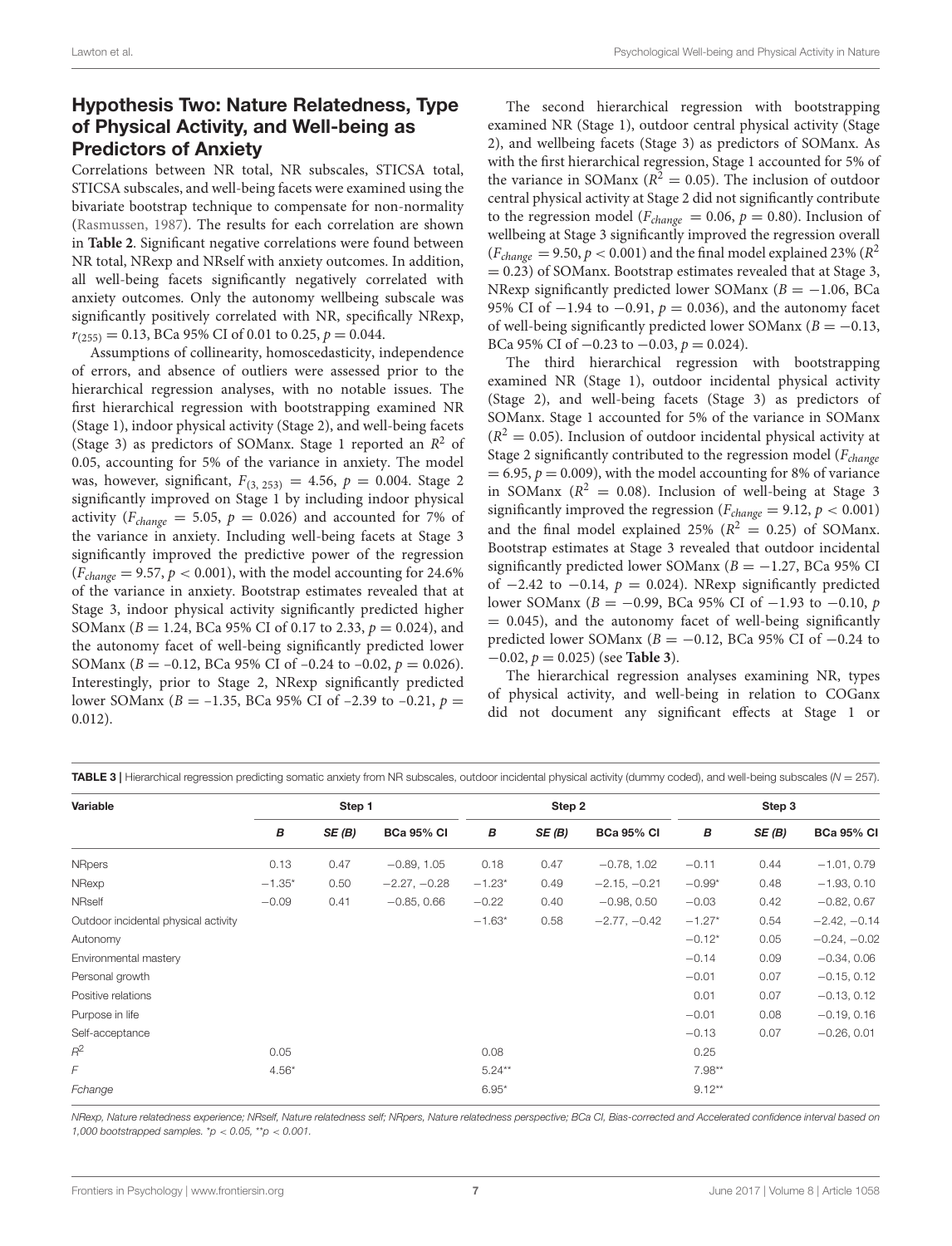Stage 2 for NR and types of physical activity. Overall, the MANOVA outcomes indicate firstly that participants who engaged in outdoor physical activity (particularly incidental) had significantly lower SOManx than participants engaging in indoor physical activity. Additionally, participants engaging in outdoor central physical activity had significantly higher NRexp than participants engaging in indoor physical activity. The hierarchical regressions indicate that autonomy, NRexp, and outdoor physical activity (particularly incidental) predicted lower SOManx, whereas indoor physical activity predicted higher SOManx. These results extend previous work in the area, by revealing the added contribution of types of physical activity and well-being facets to the previously established NR-anxiety relationship.

# **DISCUSSION**

This study had two main aims; the first was to investigate the impact of the physical activity environment on well-being and trait anxiety for regular exercisers. The second aim was to investigate the relationship between nature relatedness, trait anxiety, and psychological well-being in regular exercisers. There were two hypotheses: (1) Individuals who regularly undertake nature-based physical activity will have higher levels of wellbeing and lower levels of trait anxiety than those who regularly undertake physical activity in indoor environments, and (2) Nature Relatedness (NR) and outdoor physical activity will positively impact on well-being and/or anxiety levels. The findings partially support the first hypothesis, indicating that individuals who regularly engaged in outdoor-based physical activity had lower levels of somatic anxiety in comparison with individuals who took part in indoor-based physical activity. However, the difference between the exercise environment where nature was central to the experience and the indoor environment was apparent but not significant. In relation to hypothesis two, the findings indicate that although the activity environment was not influential relative to wellbeing facets, and only autonomy was meaningful in relation to NR; NRexp, autonomy, and outdoor physical activity predicted lower somatic anxiety, whereas indoor physical activity predicted higher somatic anxiety.

Taken together this study provides further evidence that feeling experientially connected to nature is related to some aspects of psychological well-being and low somatic anxiety. This study also suggests that for individuals who meet UK physical activity guidelines for regular physical activity the presence of the natural world might not be a central determinant for selfreported levels of trait anxiety or psychological well-being. How an individual feels toward the natural world and exercising outdoors (even if nature is not central to the experience) seems to be more important.

In relation to hypothesis one, the results show that for regular exercisers there were no differences in overall trait anxiety levels, and cognitive anxiety levels or psychological wellbeing levels, across all physical activity environments. There was, however, differences in somatic anxiety levels. Although previous research has reported that physical activity in the natural world conveys significantly greater psychological benefits than indoor physical activity (e.g., [Passmore and Howell, 2014\)](#page-10-6), the findings in this study suggest that for individuals who undertake regular physical activity the immediate exercise environment has minimal influence on wellbeing levels, but can help to lower somatic anxiety.

Psychological wellbeing levels for all participants in this study were in line with population norms. Regular physical activity has been associated with positive psychological wellbeing [\(Penedo and Dahn, 2005\)](#page-10-23). A meta-analysis conducted by [Penedo and Dahn \(2005\)](#page-10-23) concluded that all types of exercise are beneficial for a range of physical and psychological well-being outcomes. Regular physical activity has been associated with greater levels of life satisfaction, increased quality of life outcomes and increased happiness as compared to non-exercisers (Stubbe et al., [2007\)](#page-10-24). Previous research examining the wellbeing benefits of nature-based exercise has most often focused on short-term green exercise interventions with participants who may not have been regular exercisers. This study indicates that for those who regularly exercise the immediate exercise environment does not seem to be a key determinant for well-being benefits. Results from this study are similar to those found by [Kerr et al. \(2006\)](#page-9-20) who determined that for regular runners the exercise environment was minimally related to well-being outcomes. However, the rich sensory experience afforded by the natural environment might still act as a welcome distraction or motivator for those who struggle to maintain regular exercise or for those wishing to start regular exercise.

Regular physical activity has also long been associated with lower levels of overall trait anxiety irrespective of confounding factors such as age and gender [\(Petruzzello et al., 1991;](#page-10-25) Scully et al., [1998;](#page-10-26) [De Moor et al., 2006\)](#page-9-29). On average trait anxiety levels for total trait anxiety, cognitive anxiety, and somatic anxiety were comparable to normative anxiety scores for this cohort and considerably lower than clinical populations. Average scores for somatic anxiety were significantly lower for the outdoor incidental group. This is most likely because the cohort in this study were regular exercisers. Regardless of the type of anxiety measure utilized (trait or state, self-report, or behavioral), or irrespective of the exercise regime undertaken (intensity, time, type), research has consistently reported a link between lower anxiety scores and regular participation in physical activity [\(Landers and Petruzzello, 1994;](#page-9-30) Anderson and Shivakumar, [2013\)](#page-9-31). The anxiolytic effects of regular exercise for trait anxiety are stronger and longer lasting than many traditional therapeutic processes [\(Anderson and Shivakumar,](#page-9-31) [2013\)](#page-9-31). This is particularly the case for trait somatic anxiety as regular exercise is said to mimic many of the physiological responses to anxiety (e.g., rapid heart rate, sweating, tense, or weak muscles and feeling hot) rendering them less potent [\(Anderson and Shivakumar, 2013\)](#page-9-31). However, the significantly lower scores recorded for the outdoor incidental group and the lower (but not statistically significant) scores for the outdoor central group might be related to being comfortable exercising in all weathers and conditions. It is possible that exercising outdoors is associated with being more comfortable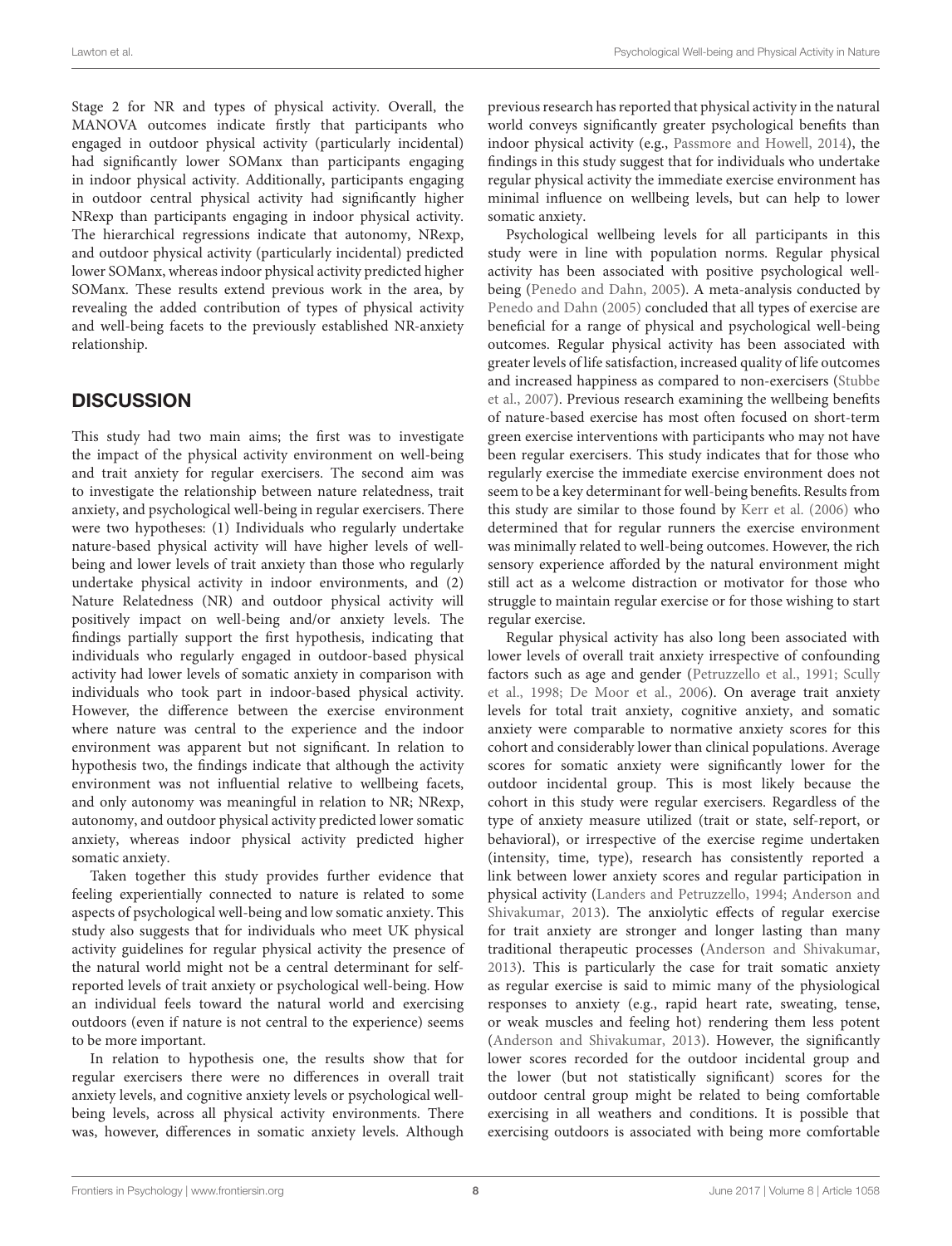with uncomfortable somatic and sensory experiences. As with well-being, the natural environment might still facilitate motivation and act as a distractor that encourages continued participation and therefore the anxiolytic benefits of regular exercise.

Hypothesis two was partially supported in that there were negative correlations between NRtotal, NRexp, and NRself and trait anxiety, and positive correlations between NRexp and the autonomy subscale for psychological wellbeing. The subscale measuring external worldviews on nature (NRpers) was not correlated with well-being or anxiety. NRexp and autonomy were significantly related with lower anxiety levels. Another point of particular interest was that even though anxiety levels for this cohort were similar to normative, non-clinical values there were still significant negative correlations between overall trait anxiety and overall nature relatedness, and between trait cognitive anxiety, trait somatic anxiety, and NRtotal, NRexp, and NRself.

Furthermore, NRexp, autonomy, and the outdoor physical activity environment (specifically incidental) predicted lower somatic anxiety but not cognitive anxiety. These findings are in partial agreement with previous results described by Martyn and Brymer [\(2016\)](#page-9-11) who found NRexp predicted lower anxiety (albeit cognitive), thereby establishing a link between NR and anxiety. The current study furthers understanding of this relationship by demonstrating the additional effect of the outdoor physical environment and feelings of autonomy. While regular outdoor physical activity might be beneficial for predicting lower trait anxiety, feeling part of nature, and physically comfortable in nature might have an augmenting impact. Exercising in nature all the time may not be essential if a participant feels part of nature providing a participant can exercise outdoors. The differences between the findings for NRexp, trait cognitive and trait somatic anxiety evident from this study in comparison with Martyn and Brymer [\(2016\)](#page-9-11) might be because cognitive and somatic anxiety have different antecedents. Cognitive anxiety is more related to worry and concern whereas somatic anxiety is linked to the physical symptoms of anxiety such as butterflies in the stomach. Activities that are more related to reduced cognitive anxiety are most likely cognitive in nature such as thought reframing. Those activities most likely to facilitate low somatic anxiety are most likely oriented around using the body, such as yoga and physical activity. Somatic anxiety infers bodily discomfort such as raised heart rate, sweating and muscular changes. As noted earlier, NRexp reflects a physical familiarity with the natural world even those aspects that are not comfortable such as being out in all weathers, wilderness camping, mosquitoes, death, and decay [\(Nisbet et al., 2009\)](#page-9-23). This would suggest that high NRexp equates to a high propensity for enduring bodily discomfort and as such the somatic response to anxiety might be less problematic.

The results concerning autonomy are interesting, and autonomy may be predictive of lower anxiety because this characteristic is synonymous with feelings of control. Indeed, research has consistently identified that feelings of control are linked with lower anxiety across various subpopulations (e.g., [Fischer and Boer, 2011\)](#page-9-32). In addition, recent research has shown that autonomy is predictive of improved mental health outcomes among individuals who engage in leisure-based physical activity [\(Denovan and Macaskill, 2016\)](#page-9-33), thereby suggesting that autonomy potentially enhances the beneficial effects of physical activity on mental health outcomes, which may have occurred for the participants in this study.

Concerning the negative correlation between anxiety and NRself, NRself reflects the appreciation that as individuals we are part of nature. Nature is perceived to be spiritually rewarding. Recent studies are finding strong relationships between spiritual beliefs and lower anxiety scores (e.g., [Boscaglia et al., 2005\)](#page-9-34). People high in the NRself subcategory view themselves as part of nature and as spiritually connected to nature. This might explain the relationship between NRself and lower trait anxiety. Practical and clinical implications for this could be to attempt to enhance individuals' relation with nature, in order to heighten their psychological well-being levels.

For this cohort, connection to nature is related to lower anxiety and being physically comfortable exercising outdoors seems to be important. As it is often the physical relationship with nature that instigates feelings of connection to nature [\(Martyn and Brymer, 2016\)](#page-9-11), exercising where nature is related to the experience (even incidentally) likely enhances the effects of nature connectedness (NRexp) on anxiety levels.

# **LIMITATIONS**

Before concluding, the authors acknowledge that the study utilized a cross-sectional design. Therefore, findings relating to the observed predictive relationships between NR and physical activity with anxiety provide only correlational evidence. Although literature and this study's findings support the direction of the observed relationships, it is important for future research to carry out longitudinal assessments to more fully examine causal relations among the variables. Furthermore, this study used self-report measures, which can be associated with issues including shared method variance and response bias. Lastly, this study used a self-selecting sample. As a result, it is possible that the study largely attracted participants who were interested in nature and were regular exercisers.

# **CONCLUSION**

Results from this study challenge the current thinking that the immediate environment in which exercise takes place is the most important factor for the psychological wellbeing outcomes produced. Instead, findings from regular exercisers in this study suggest that psychological wellbeing is similar across all exercise environments. However, both the exercise environment and the relationship an individual has with the natural environment are important with regards to anxiety levels, and feeling connected with nature and physically comfortable in nature is strongly related to autonomy and lower somatic trait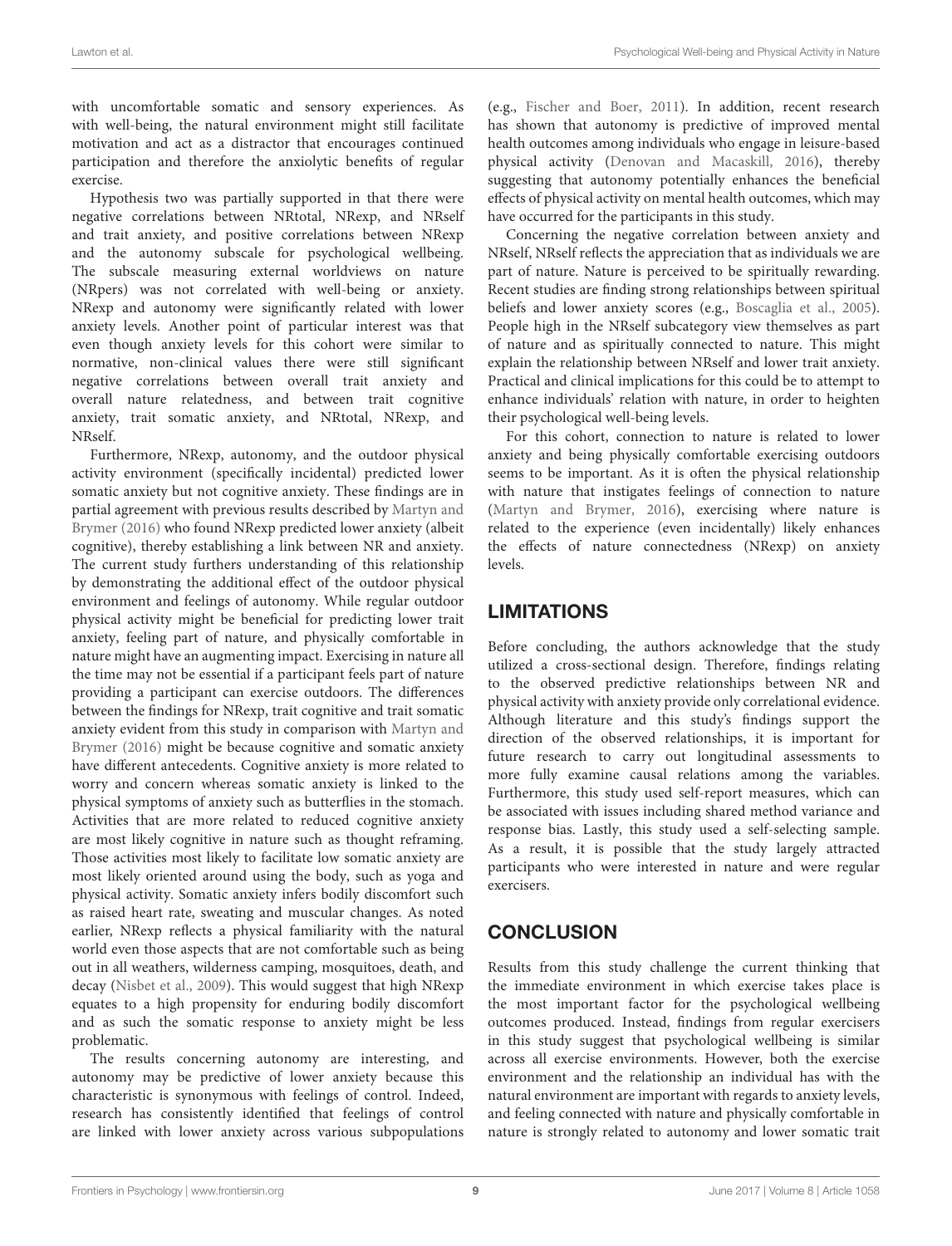anxiety. Future studies should aim to determine the direction of the NR and trait anxiety relationship. The findings reported here regarding the relationship between NR, trait anxiety and psychological wellbeing (specifically autonomy) do offer the intriguing possibility that designing interventions to enhance NR might also be useful for improving well-being and reducing anxiety.

## **REFERENCES**

- <span id="page-9-26"></span>Abbot, R. A., Ploubidis, G. B., Huppert, F. A., Kuh, D., Wadsworth, M. E. J., and Croudace, T. J. (2006). Psychometric evaluation and predictive validity of Ryff's psychological well-being items in a UK cohort sample of women. Health Qual. Life Outcomes 4:76. doi: [10.1186/1477-7525-4-76](https://doi.org/10.1186/1477-7525-4-76)
- <span id="page-9-31"></span>Anderson, E., and Shivakumar, G. (2013). Effects of exercise and physical activity on anxiety. Front. Psychiatry 4:27. doi: [10.3389/fpsyt.2013.00027](https://doi.org/10.3389/fpsyt.2013.00027)
- <span id="page-9-6"></span>Berman, M. G., Jonides, J., and Kaplan, S. (2008). The cognitive benefits of interacting with nature. Psychol. Sci. 19, 1207-1212. doi: [10.1111/j.1467-9280.2008.02225.x](https://doi.org/10.1111/j.1467-9280.2008.02225.x)
- <span id="page-9-7"></span>Berman, M. G., Kross, E., Krpan, K. M., Askren, M. K., Burson, A., Deldin, P. J., et al. (2012). Interacting with nature improves cognition and affect for individuals with depression. J. Affect. Disord. 140, 300–305. doi: [10.1016/j.jad.2012.03.012](https://doi.org/10.1016/j.jad.2012.03.012)
- <span id="page-9-34"></span>Boscaglia, N., Clarke, D. M., Jobling, T. W., and Quinn, M. A. (2005). The contribution of spirituality and spiritual coping to anxiety and depression in women with a recent diagnosis of gynecological cancer. Int. J. Gynecol. Cancer 15, 755–761. doi: [10.1111/j.1525-1438.2005.00248.x](https://doi.org/10.1111/j.1525-1438.2005.00248.x)
- <span id="page-9-0"></span>Bowler, D. E., Buyung-Ali, L. M., Knight, T. M., and Pullin, A. S. (2010). A systematic review of evidence for the added benefits to health of exposure to natural environments. BMC Public Health 10:456. doi: [10.1186/1471-2458-10-456](https://doi.org/10.1186/1471-2458-10-456)
- <span id="page-9-17"></span>Brymer, E., Davids, K., and Mallabon, E. (2014). Understanding the psychological health and well-being benefits of physical activity in nature: an ecological dynamics analysis. J. Ecopsychol. [6, 189–197. doi: 10.1089/eco.20](https://doi.org/10.1089/eco.2013.0110) 13.0110
- <span id="page-9-27"></span>Byrne, B. M. (2010). Structural Equation Modeling with AMOS: Basic Concepts, Applications, and Programming. New York, NY: Routledge.
- <span id="page-9-22"></span>Cervinka, R., Röderer, K., and Hefler, E. (2011).Are nature lovers happy? On various indicators of well-being and connectedness to nature. J. Health Psychol. 17, 379–388. doi: [10.1177/1359105311416873](https://doi.org/10.1177/1359105311416873)
- <span id="page-9-1"></span>Chang, C. Y., and Chen, P. K. (2005). Human response to window views and indoor plants in the workplace. Horticult. Sci. 40, 1354–1359.
- <span id="page-9-29"></span>De Moor, M. H. M., Beem, A. L., Stubbe, J. H., Boomsma, D. I., and De Geus, E. J. C. (2006). Regular exercise, anxiety, depression and personality: a population based study. Prev. Med. [42, 273–279. doi: 10.1016/j.ypmed.2005.](https://doi.org/10.1016/j.ypmed.2005.12.002) 12.002
- <span id="page-9-33"></span>Denovan, A., and Macaskill, A. (2016). Stress, resilience and leisure coping among university students: applying the broaden-and-build theory. Leisure Stud. 1–14. doi: [10.1080/02614367.2016.1240220](https://doi.org/10.1080/02614367.2016.1240220)
- <span id="page-9-21"></span>Ekkekakis, P., Hall, E. E., VanLanduyt, L. M., and Petruzzello, S. J. (2000). Walking in (affective) circles: can short walks enhance affect? J. Behav. Med. 23, 245–275. doi: [10.1023/A:1005558025163](https://doi.org/10.1023/A:1005558025163)
- <span id="page-9-32"></span>Fischer, R., and Boer, D. (2011). What is more important for national well-being: money or autonomy? A meta-analysis of well-being, burnout, and anxiety across 63 societies. J. Pers. Soc. Psychol. 101, 164–184. doi: [10.1037/a0023663](https://doi.org/10.1037/a0023663)
- <span id="page-9-28"></span>Grös, D. F., Antony, M. M., Simms, L. J., and McCabe, R. E. (2007). Psychometric properties of the State-Trait Inventory for Cognitive and Somatic Anxiety (STICSA): comparison to the State-Trait Anxiety Inventory (STAI). Am. Psychol. Assoc. 19, 369–381. doi: [10.1037/1040-3590.19.4.369](https://doi.org/10.1037/1040-3590.19.4.369)
- <span id="page-9-25"></span>Hair, J., Anderson, R., Tatham, R., and Black, W. (2006). Multivariate Data Analysis, 6th Edn. Upper Saddle River, NJ: Prentice Hall.
- <span id="page-9-5"></span>Hartig, T., Evans, G. W., Jamner, L. D., Davis, D. S., and Gärling, T. (2003). Tracking restoration in natural and urban field settings. J. Environ. Psychol. 23, 109–123. doi: [10.1016/S0272-4944\(02\)00109-3](https://doi.org/10.1016/S0272-4944(02)00109-3)

## AUTHOR CONTRIBUTIONS

EB research design, theoretical focus, data analysis, and article development. EL Research design, data collection, data analysis, article development. PC theoretical focus, article development, analysis. AD data anlysis, theorerical perspectives, and article development.

- <span id="page-9-14"></span>Karmanov, D., and Hamel, R. (2008). Assessing the restorative potential of contemporary urban environment(s): beyond the nature versus urban dichotomy. Landsc. Urban Plan. 86, 115–125. doi: [10.1016/j.landurbplan.2008.01.004](https://doi.org/10.1016/j.landurbplan.2008.01.004)
- <span id="page-9-16"></span>Keniger, L., Gaston, G., Irvine, K., and Fuller, R. (2013). What are the Benefits of Interacting with Nature? Int. J. Environ. Res. Public Health 10, 913–935. doi: [10.3390/ijerph10030913](https://doi.org/10.3390/ijerph10030913)
- <span id="page-9-20"></span>Kerr, J., Fujiyama, H., Sugano, A., Okamura, T., Chang, M., and Onouha, F. (2006). Psychological responses to exercising in laboratory and natural environments. Psychol. Sport Exerc. 7, 345–359. doi: [10.1016/j.psychsport.2005.09.002](https://doi.org/10.1016/j.psychsport.2005.09.002)
- <span id="page-9-15"></span>Kjellgren, A., and Buhrkall, H. (2010). A comparison of the restorative effect of a natural environment with that of a simulated natural environment. J. Environ. Psychol. 30, 464–472. doi: [10.1016/j.jenvp.2010.01.011](https://doi.org/10.1016/j.jenvp.2010.01.011)
- <span id="page-9-13"></span>Korpela, K., Borodulin, K., Neuvonen, M., Paronen, O., and Tyrväinen, L. (2014). Analyzing the mediators between nature-based outdoor recreation and emotional well-being. J. Environ. Psychol. 37, 1–7. doi: [10.1016/j.jenvp.2013.11.003](https://doi.org/10.1016/j.jenvp.2013.11.003)
- <span id="page-9-30"></span>Landers, D. M., and Petruzzello, S. J. (1994). "Physical activity, fitness and anxiety," in Physical Activity, Fitness, and Health, eds C. Bouchard, R. J. Shephard and T. Stephens (Champaign, IL: Human Kinetics), 868–882.
- <span id="page-9-19"></span>Loureiro, A., and Veloso, S. (2014). Outdoor exercise, well-being and connectedness to nature. Biling. J. Environ. Psychol. 45, 299–304. doi: [10.13140/2.1.1219.1526](https://doi.org/10.13140/2.1.1219.1526)
- <span id="page-9-9"></span>Mackay, G. J., and Neill, J. T. (2010). The effect of 'green exercise' on state anxiety and the role of exercise duration, intensity, and greenness: a quasi-experimental study. Psychol. Sport Exerc. 11, 238–245. doi: [10.1016/j.psychsport.2010.01.002](https://doi.org/10.1016/j.psychsport.2010.01.002)
- <span id="page-9-18"></span>Martens, D., Gutscher, H., and Bauer, N. (2011). Walking in "wild" and "tended" urban forests: the impact on psychological well-being. J. Environ. Psychol. 31, 36–44. doi: [10.1016/j.jenvp.2010.11.001](https://doi.org/10.1016/j.jenvp.2010.11.001)
- <span id="page-9-11"></span>Martyn, P., and Brymer, E. (2016). The relationship between nature relatedness and anxiety. J. Health Psychol. 21, 1–10. doi: [10.1177/1359105314555169](https://doi.org/10.1177/1359105314555169)
- <span id="page-9-8"></span>Mayer, F. S., Frantz, C. M., Bruehlman-Senecal, E., and Dolliver, K. (2009). Why is nature beneficial?: the role of connectedness to nature. Environ. Behav. 41, 607–643. doi: [10.1177/0013916508319745](https://doi.org/10.1177/0013916508319745)
- <span id="page-9-2"></span>Mitchell, R. (2013). Is physical activity in natural environments better for mental health than physical activity in other environments? Soc. Sci. Med. 91, 130–134. doi: [10.1016/j.socscimed.2012.04.012](https://doi.org/10.1016/j.socscimed.2012.04.012)
- <span id="page-9-24"></span>Nisbet, E. K., and Zelenski, J. M. (2013). The NR-6: a new brief measure of nature relatedness. Front. Psychol. 4:813. doi: [10.3389/fpsyg.2013.00813](https://doi.org/10.3389/fpsyg.2013.00813)
- <span id="page-9-23"></span>Nisbet, E. K., Zelenski, J. M., and Murphy, S. A. (2009). The nature relatedness scale: linking individuals' connection with nature to environmental concern and behavior. Environ. Behav. 41, 715–740. doi: [10.1177/0013916508318748](https://doi.org/10.1177/0013916508318748)
- <span id="page-9-3"></span>Page, M. (2008). Gardening as a therapeutic intervention in mental health. Nurs. Times 104, 28–30. Available online at: [https://www.nursingtimes.net/](https://www.nursingtimes.net/gardening-as-a-therapeutic-intervention-in-mental-health/1921374.article) [gardening-as-a-therapeutic-intervention-in-mental-health/1921374.article](https://www.nursingtimes.net/gardening-as-a-therapeutic-intervention-in-mental-health/1921374.article)
- <span id="page-9-10"></span>Paluska, S. A., and Schwenk, T. L. (2000). Physical activity and mental health. Sports Med. [29, 167–180. doi: 10.2165/00007256-200029030-](https://doi.org/10.2165/00007256-200029030-00003) 00003
- <span id="page-9-12"></span>Park, B. J., Tsunetsugu, Y., Kasetani, T., Kagawa, T., and Miyazaki, Y. (2010). The physiological effects of Shinrin-yoku (taking in the forest atmosphere or forest bathing): evidence from field experiments in 24 forests across Japan. Environ. Health Prev. Med. 1518–26. doi: [10.1007/s12199-009-0086-9](https://doi.org/10.1007/s12199-009-0086-9)
- <span id="page-9-4"></span>Pasanen, T. P., Tyrväinen, P., and Korpela, K. M. (2014). The relationship between perceived health and physical activity indoors, outdoors in built environments, and outdoors in nature. Appl. Psychol. [6, 324–346. doi: 10.1111/aphw.](https://doi.org/10.1111/aphw.12031) 12031